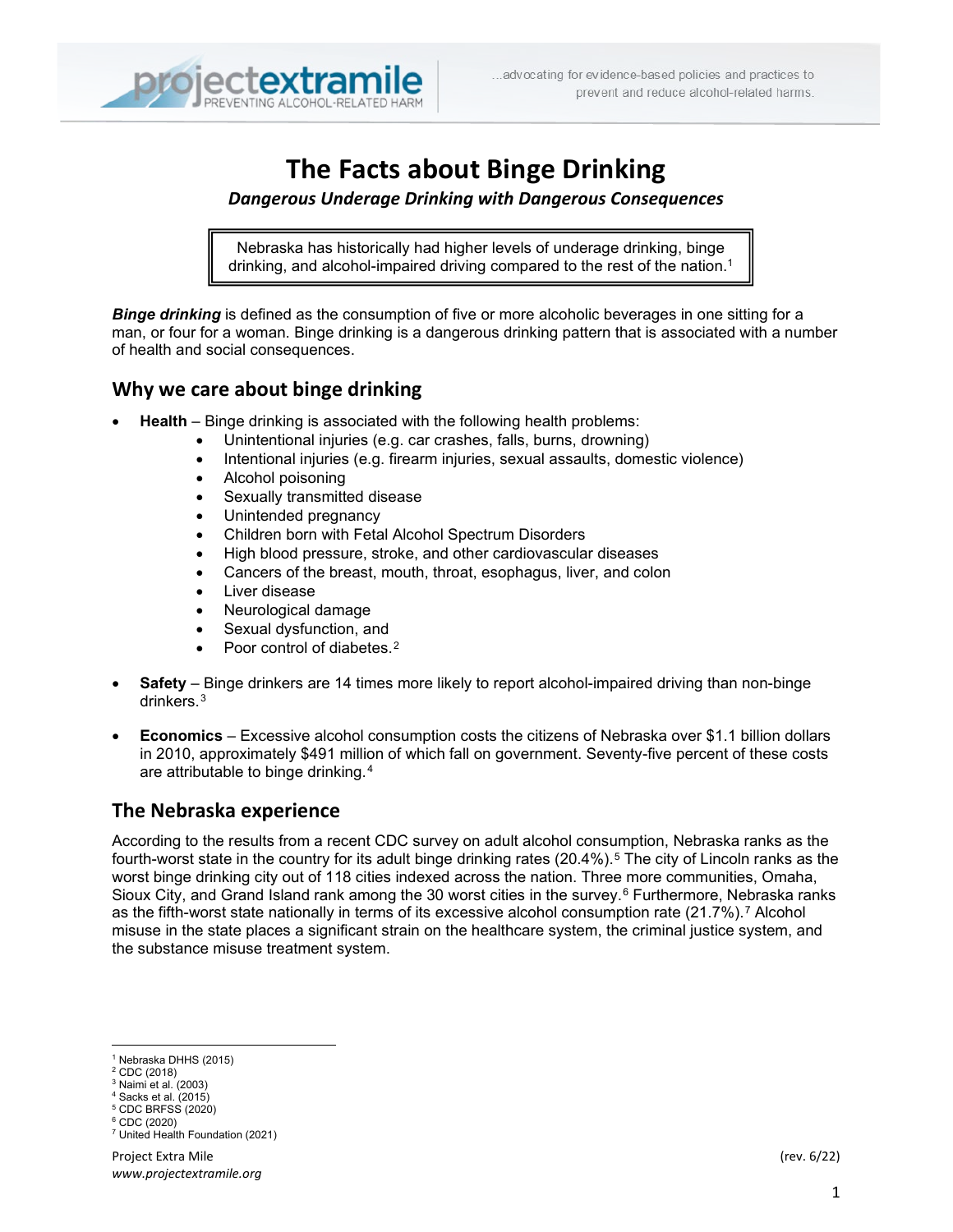• Binge drinking rates increase dramatically as age increases and approaches the minimum legal drinking age. The tables below outline the impact that age and sex have had on youth binge drinking rates over the past two years.

| Age          | <b>Male</b> | <b>Female</b> |
|--------------|-------------|---------------|
| $9th$ grade  | 1.9         | 2.2           |
| $10th$ grade |             | 7.2           |
| $11th$ grade | 5.5         | 12.4          |
| $12th$ grade | 12.2        | 18.5          |

*\* Percentage who reported having five or more drinks for men/four or more drinks for women within a couple of hours, on at least one of the 30 days preceding the survey*

Source: Nebraska Youth Risk Behavior Survey (2018)

| Age           | Male | Female |
|---------------|------|--------|
| $19-20$ years | 17.0 | 19.8   |
| 21-22 years   | 36.0 | 37.6   |

Young adults report having the highest rates of current binge drinking in Nebraska.<sup>[8](#page-1-0)</sup> They also reported having consumed the greatest number of drinks on average during their last binge drinking episode. Eighteen to 24-year-olds reported an average of 8.1 drinks, and 25-34 year-olds reported an average of 8.3. The overall average was 7.2.[9](#page-1-1)



Binge Drinking among Current Drinkers by Age, Nebraska Adults, 2011-2014 Combined

• Underage drinking cost the citizens of Nebraska \$324.5 million in 2013. These costs include medical care, work loss, and pain and suffering associated with the ramifications of alcohol use. This translates to a cost of \$1,779 for each youth in the state. [10](#page-1-2)

<sup>8</sup> Nebraska DHHS (2015)

<span id="page-1-2"></span><span id="page-1-1"></span><span id="page-1-0"></span><sup>9</sup> Nebraska DHHS (2015)

<sup>10</sup> PIRE (2015)